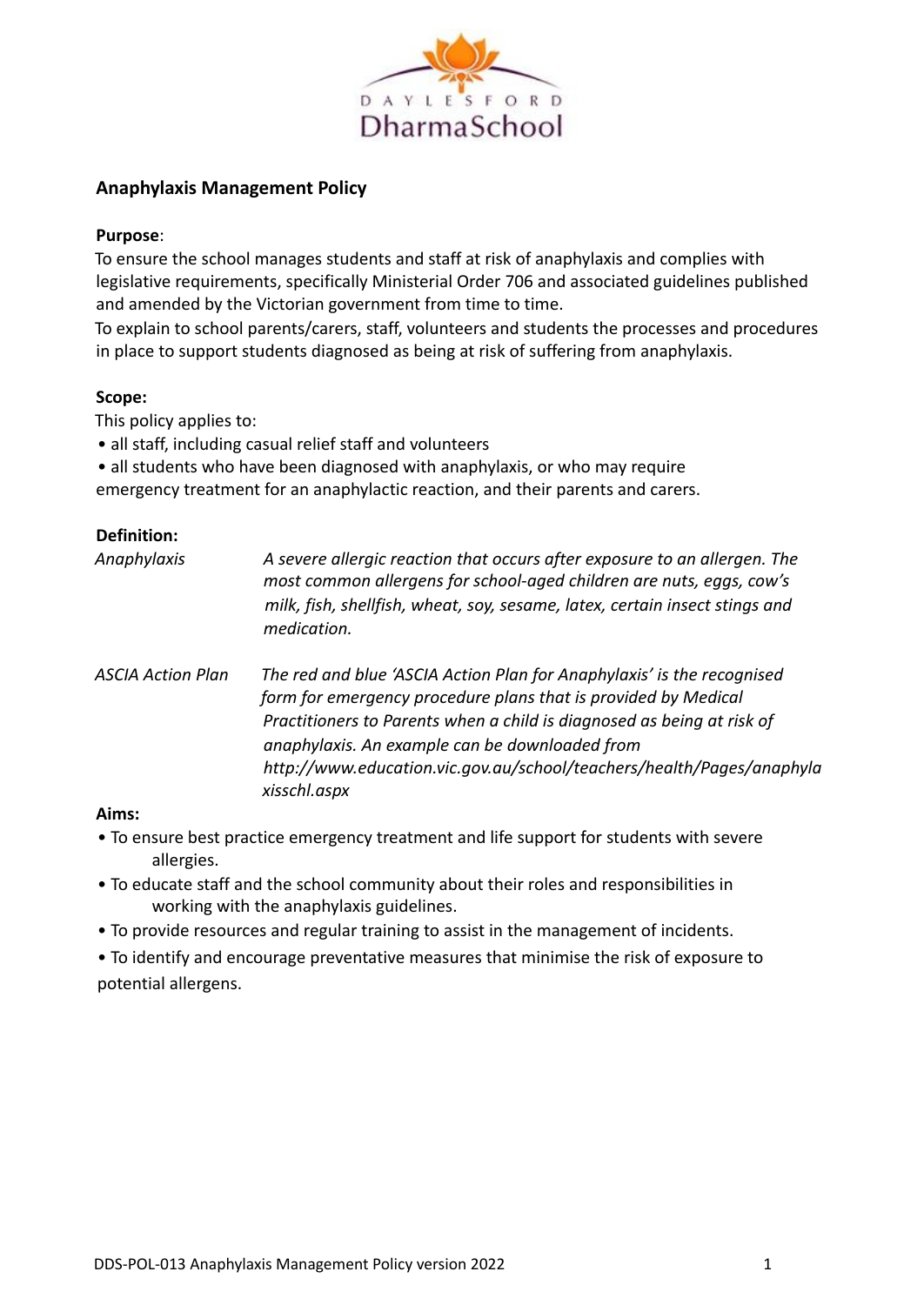

## **Symptoms:**

*Signs and symptoms of a mild to moderate allergic reaction can include*:

- swelling of the lips, face and eyes
- hives or welts
- tingling in the mouth.

*Signs and symptoms of anaphylaxis, a severe allergic reaction, can include*:

- difficult/noisy breathing
- swelling of tongue
- difficulty talking and/or hoarse voice
- wheeze or persistent cough
- persistent dizziness or collapse
- student appears pale or floppy
- abdominal pain and/or vomiting.

*Symptoms usually develop within ten minutes and up to two hours after exposure to an allergen but can appear within a few minutes.*

#### **Principles:**

In the event of an anaphylactic reaction, the school's first aid and emergency management response procedures and the student's Individual Anaphylaxis Management Plan must be followed.

#### **Treatment:**

Adrenaline given as an injection into the muscle of the outer mid-thigh is the first aid treatment for anaphylaxis. Individuals diagnosed as being at risk of anaphylaxis are prescribed an adrenaline autoinjector for use in an emergency. These adrenaline autoinjectors are designed so that anyone can use them in an emergency.

#### **Individual Anaphylaxis Management Plans:**

All students at the school who are diagnosed by a medical practitioner as being at risk of suffering from an anaphylactic reaction must have an Individual Anaphylaxis Management Plan. When notified of an anaphylaxis diagnosis, the Principal is responsible for developing a plan in consultation with the student's parents/carers. Where necessary, an Individual Anaphylaxis Management Plan will be in place as soon as practicable after a student enrols and where possible, before the student's first day.

#### **Parents and carers must:**

• obtain an ASCIA Action Plan for Anaphylaxis from the student's medical practitioner and provide a copy to the school as soon as practicable

- immediately inform the school in writing if there is a relevant change in the student's medical condition and obtain an updated ASCIA Action Plan for Anaphylaxis
- provide an up-to-date photo of the student for the ASCIA Action Plan for Anaphylaxis when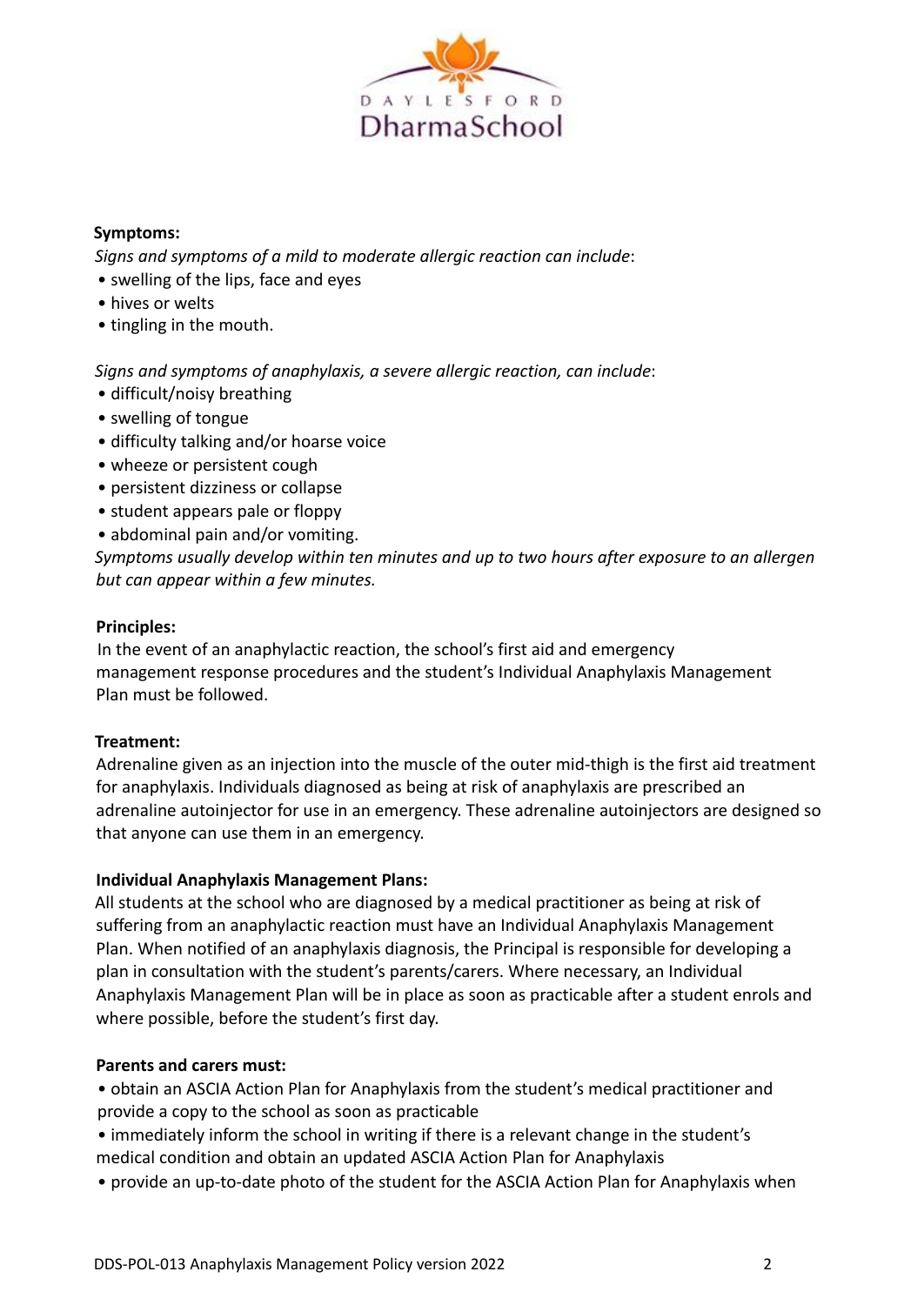

that Plan is provided to the school and each time it is reviewed

• provide the school with a current adrenaline autoinjector for the student that has not expired;

• participate in annual reviews of the student's plan.

## **Each student's Individual Anaphylaxis Management Plan must include:**

• information about the student's medical condition that relates to allergies and the potential for anaphylactic reaction, including the type of allergies the student has

• information about the signs or symptoms the student might exhibit in the event of an allergic reaction based on a written diagnosis from a medical practitioner

• strategies to minimise the risk of exposure to known allergens while the student is under the care or supervision of school staff, including in the school yard, at camps and excursions, or at special events conducted, organised or attended by the school

• the name of the person(s) responsible for implementing the risk minimisation strategies, which have been identified in the Plan

- information about where the student's medication will be stored
- the student's emergency contact details

• an up-to-date ASCIA Action Plan for Anaphylaxis completed by the student's medical practitioner.

## **Review and updates to Individual Anaphylaxis Management Plans:**

A student's Individual Anaphylaxis Management Plan will be reviewed and updated on an annual basis in consultation with the student's parents/carers. The Principal will keep all information regarding students at risk up to date and annually review Anaphylaxis Management Plans. The plan will also be reviewed and, where necessary, updated in the following circumstances:

• as soon as practicable after the student has an anaphylactic reaction at school

• if the student's medical condition, insofar as it relates to allergy and the potential for anaphylactic reaction, changes

• when the student is participating in an off-site activity, including camps and excursions, or at special events including fairs and concerts.

#### **Location of plans and adrenaline autoinjectors:**

A copy of each student's Individual Anaphylaxis Management Plan will be stored with their ASCIA Action Plan for Anaphylaxis at the First Aid station in the Staff Resource Room, together with the student's adrenaline autoinjector. Adrenaline autoinjectors must be labelled with the student's name and stored alphabetically in labelled tubs. A copy of each student's Individual Anaphylaxis Management Plan will be stored with their ASCIA Action Plan for Anaphylaxis in the First Aid Cupboard.

Adrenaline autoinjectors for general use are located in classroom First Kits and the Staff Resource room and are labelled 'School EpiPen'.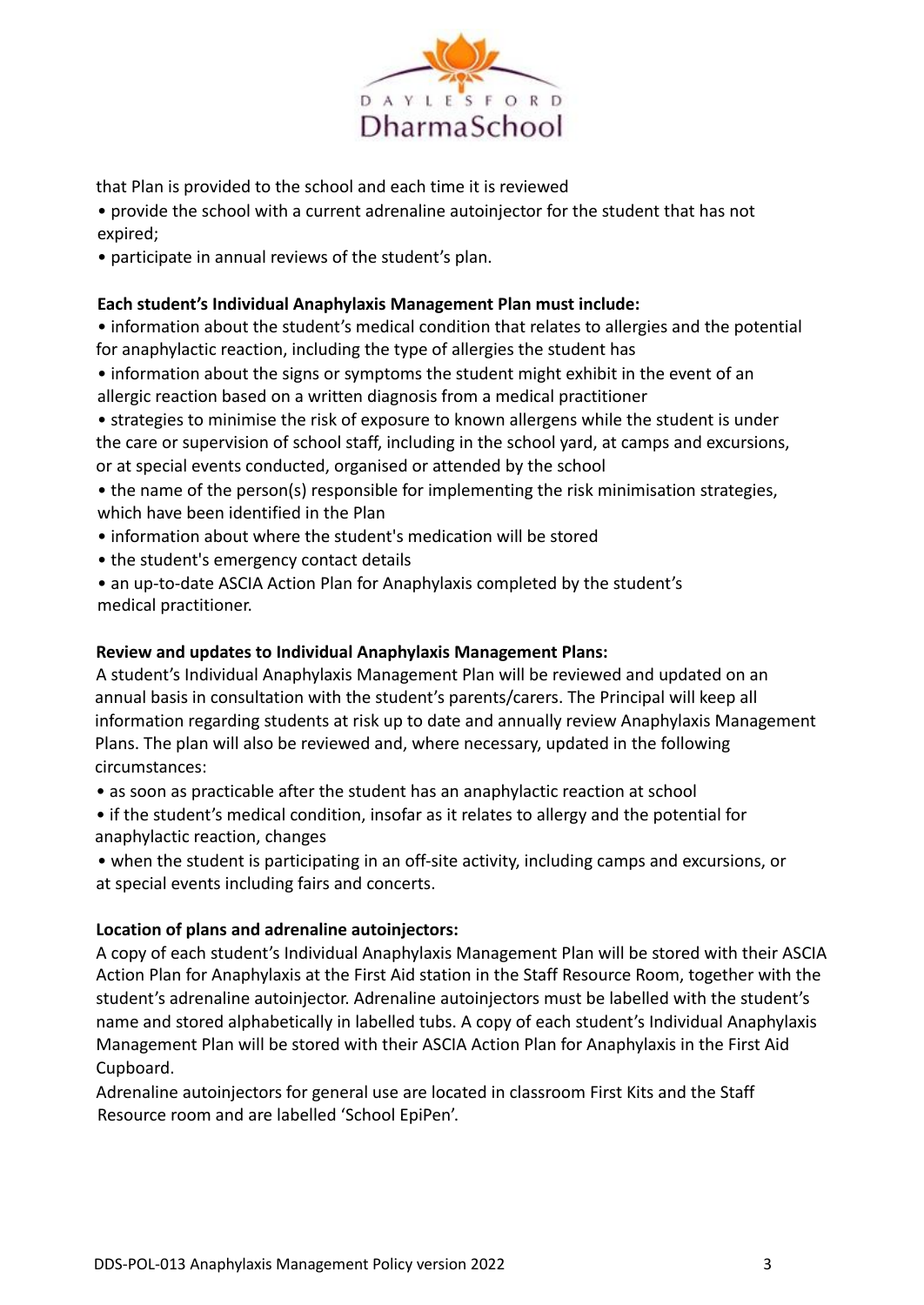

## **Risk Minimisation Strategies:**

These strategies will apply to a variety of contexts including:

- during classroom activities (including class rotations, specialist)
- between classes and other breaks
- the Healthy Lunch Kitchen lunch ordering program www.healthylunchkitchen.com.au
- during recess and lunchtimes
- camps and excursions, or at special events conducted, organised or attended by the school (eg. Bush School, cultural days, School Fair, end of year concert, events or incursions).

## **To reduce the risk of a student suffering from an anaphylactic reaction, we have put in place the following strategies:**

- staff and students are regularly reminded to wash their hands before and after eating
- students are discouraged from sharing food and supervised by a teacher while eating
- garbage bins remain covered with lids to reduce the risk of attracting insects
- the school community and/or class groups will be informed of allergens that must be avoided in advance of special events via Compass posts and the school eNews
- a general use EpiPen is stored in First Aid Kits and the Staff Resource room
- anaphylaxis alert card with student names on the back is located in the First Aid kits
- casual replacement staff will be alerted via induction process to those students in the class with special medical needs including anaphylaxis. A photo of the student together with relevant information will be included with the class roll for casual replacement staff

• food baked for special days e.g. birthday cakes, celebratory shared food will include a clearly visible list of all ingredients

• planning for off-site activities will include risk minimisation strategies for students at risk of anaphylaxis including supervision requirements, appropriate number of trained staff, emergency response procedures and other risk controls appropriate to the activity and students attending

## **Adrenaline autoinjectors for general use:**

The school will maintain a supply of adrenaline autoinjector(s) for general use, as a back-up to those provided by parents and carers for specific students, and also for students who may suffer from a first-time reaction at school.

Adrenaline autoinjectors for general use will be stored in the First Aid Cupboard and Staff Resource room and labelled "School EpiPen".

## **The principal is responsible for arranging the purchase of adrenaline autoinjectors for general use, and will consider:**

- the number of students enrolled and at risk of anaphylaxis
- the accessibility of adrenaline autoinjectors supplied by parents
- the availability of a sufficient supply of autoinjectors for general use in different locations at the school, as well as at camps, excursions and events
- the limited life span of adrenaline autoinjectors, and the need for general use

adrenaline autoinjectors to be replaced when used or prior to expiry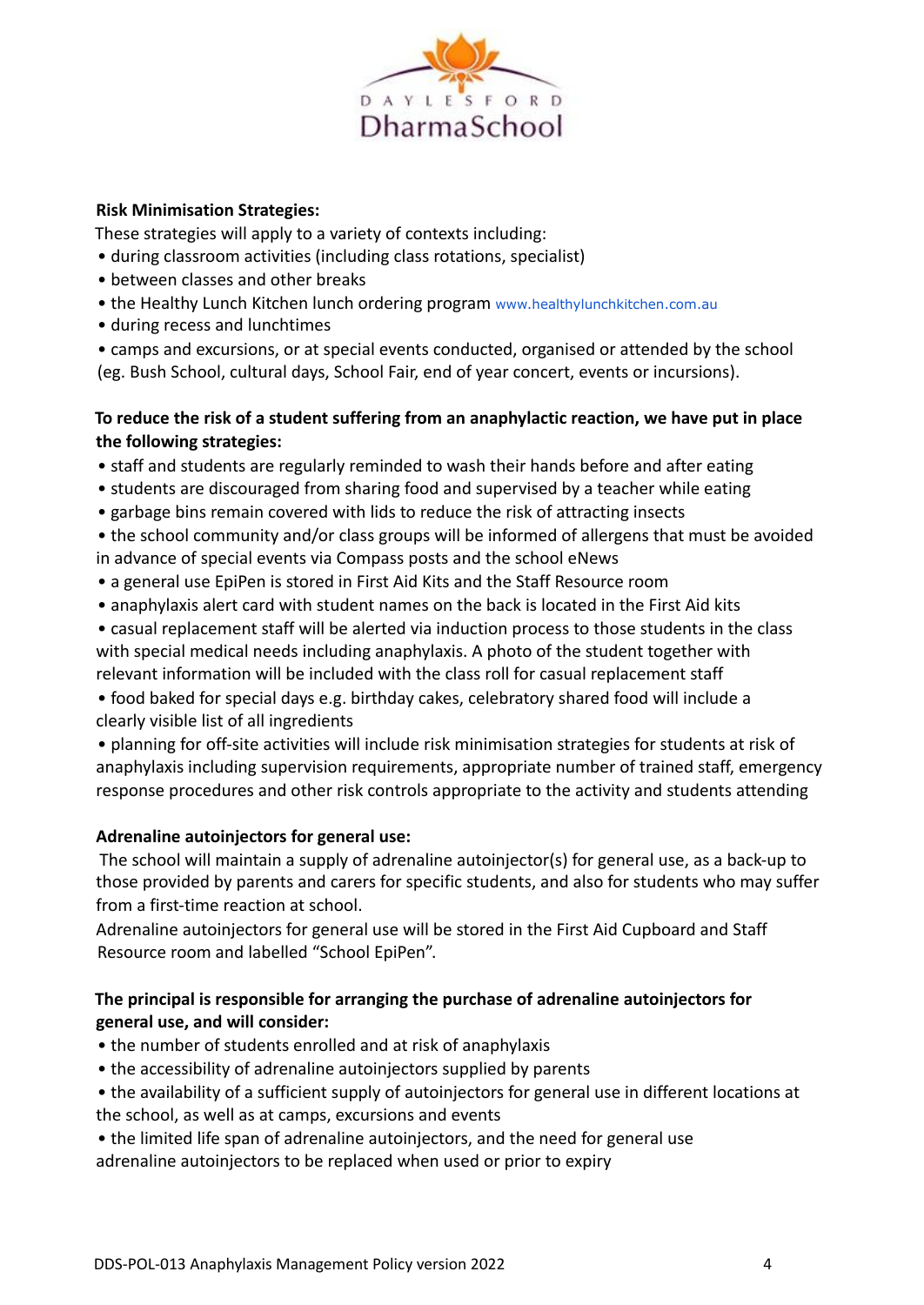

#### **Emergency Response:**

In the event of an anaphylactic reaction, the emergency response procedures in this policy must be followed, together with the school's general first aid procedures, emergency response procedures and the student's Individual Anaphylaxis Management Plan.

A complete and up-to-date list of students identified as being at risk of anaphylaxis is maintained by the Principal and stored in the First Aid Cupboard.

For camps, excursions and special events, the designated staff member will be responsible for maintaining a list of students at risk of anaphylaxis attending the special event, together with their Individual Anaphylaxis Management Plans and adrenaline autoinjectors, where appropriate.

# **If a student experiences an anaphylactic reaction at school or during a school activity, school staff must:**

| Step     | Action                                                                                                                                                                                                                                                                                                                                                                                                                                                                                                                                                                          |
|----------|---------------------------------------------------------------------------------------------------------------------------------------------------------------------------------------------------------------------------------------------------------------------------------------------------------------------------------------------------------------------------------------------------------------------------------------------------------------------------------------------------------------------------------------------------------------------------------|
| 1.       | • Lay the person flat<br>• Do not allow them to stand or walk<br>• If breathing is difficult, allow them to sit<br>• Be calm and reassuring<br>• Do not leave them alone<br>• Seek assistance from another staff member or reliable student to locate the<br>student's adrenaline autoinjector or the school's general use autoinjector, and the<br>student's Individual Anaphylaxis Management Plan, stored in the First Aid<br>cupboard • If the student's plan is not immediately available, or they appear to be<br>experiencing a first time reaction, follow steps 2 to 5 |
| 2.<br>3. | Administer an EpiPen or EpiPen Jr (if the student is under 20kg)<br>• Remove from plastic container<br>• Form a fist around the EpiPen and pull off the blue safety release (cap) • Place<br>orange end against the student's outer mid-thigh (with or without clothing) •<br>Push down hard until a click is heard or felt and hold in place for 3 seconds .<br>Remove EpiPen<br>• Note the time the EpiPen is administered<br>• Retain the used EpiPen to be handed to ambulance paramedics along with the<br>time of administration<br>Call an ambulance (000)               |
| 4.       | If there is no improvement or severe symptoms progress (as described in the<br>ASCIA Action Plan for Anaphylaxis), further adrenaline doses may be<br>administered every five minutes, if other adrenaline autoinjectors are available.                                                                                                                                                                                                                                                                                                                                         |
| 5.       | Contact the student's emergency contacts.                                                                                                                                                                                                                                                                                                                                                                                                                                                                                                                                       |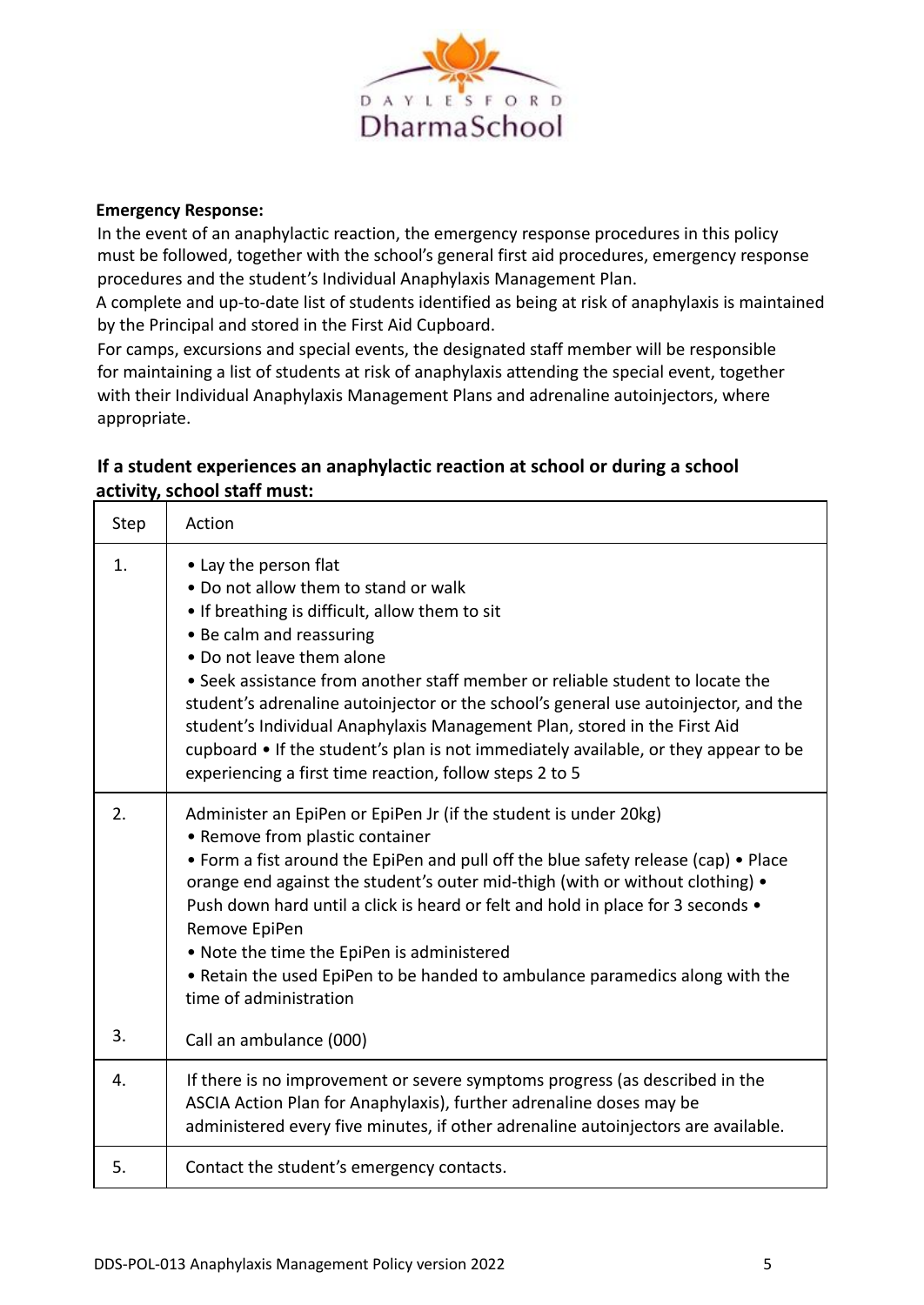

**If a student appears to be having a severe allergic reaction but has not been previously diagnosed with an allergy or being at risk of anaphylaxis, school staff should follow steps 2 – 5 as above.**

[Reminder: If in doubt, it is better to use an adrenaline autoinjector than not use it, even if in hindsight the reaction is not anaphylaxis. Under-treatment of anaphylaxis is more harmful and potentially life threatening than over-treatment of a mild to moderate allergic reaction.]

## **Anaphylaxis Communication Plan:**

This policy will be available on the Daylesford Dharma School website so that parents and other members of the school community can easily access information about the school's anaphylaxis management procedures. The parents and carers of students who are enrolled at the school and are identified as being at risk of anaphylaxis will also be provided with a copy of this policy. The principal is responsible for ensuring that all relevant staff, including casual relief staff and volunteers are aware of this policy and procedures for anaphylaxis management.

Casual relief staff and volunteers who are responsible for the care and/or supervision of students who are identified as being at risk of anaphylaxis will also receive a verbal briefing on this policy, their role in responding to an anaphylactic reaction and where required, the identity of students at risk.

A copy of the Anaphylaxis Management Policy will be stored in the CRT Folder given to each time casual replacement staff attend the school site to work. The Principal is also responsible for ensuring relevant staff are trained and briefed in anaphylaxis management, consistent with the Anaphylaxis Guidelines and legislative requirements.

## **Staff training:**

The principal will ensure that the following school staff are appropriately trained in anaphylaxis management:

- School staff who conduct classes attended by students who are at risk of anaphylaxis
- School staff who conduct specialist classes, admin staff, and any other member of school staff as required by the Principal based on a risk analysis.

Staff who are required to undertake training must have completed:

- an approved face-to-face anaphylaxis management training course in the last three years, or
- an approved online anaphylaxis management training course in the last two years.

Staff are also required to attend a training on anaphylaxis management and be made aware of this policy at least twice per year. The school staff Anaphylaxis management briefing will be held at the beginning of the school year and will be facilitated by the Principal or a qualified professional. The second briefing will occur in May each year with the annual CPR update conducted by the school's preferred registered First Aid Training provider.

- Each briefing/training will address:
- this policy
- the causes, symptoms and treatment of anaphylaxis
- the identities of students with a medical condition that relates to allergies and the potential